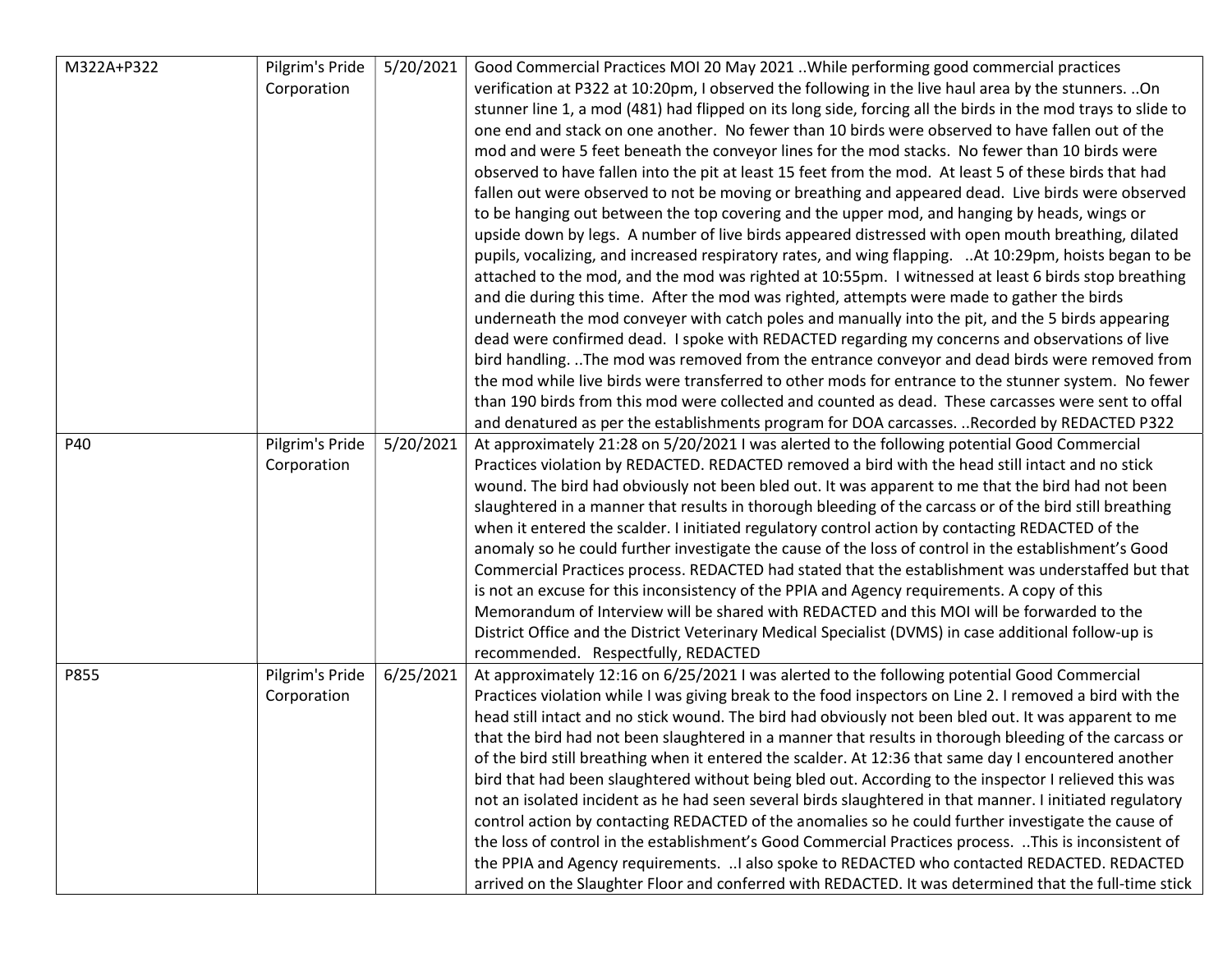|       |                 |           | and the backup stick were out that day and the replacement was not skilled on the position. The sticker                                                                                                       |
|-------|-----------------|-----------|---------------------------------------------------------------------------------------------------------------------------------------------------------------------------------------------------------------|
|       |                 |           | was removed and replaced with a more experienced worker.  A copy of this Memorandum of                                                                                                                        |
|       |                 |           | Interview will be shared with REDACTED and REDACTED and this MOI will be forwarded to the District                                                                                                            |
|       |                 |           | Office and the District Veterinary Medical Specialist (DVMS) in case additional follow-up is                                                                                                                  |
|       |                 |           | recommended. Respectfully, REDACTED                                                                                                                                                                           |
| P1284 | Pilgrim's Pride | 5/3/2021  | On May 3, 2021 at approximately 1450 hours while performing Good Commercial Practice verification                                                                                                             |
|       | Corporation     |           | in the live hang department, I REDACTED observed a live chicken, evident by breathing, in the dead-on-                                                                                                        |
|       |                 |           | arrival (DOA) barrel that contained half a barrel of DOA chickens. The chicken was on the top layer of                                                                                                        |
|       |                 |           | DOA chickens in the barrel. I summoned REDACTED to notify him of this finding. Upon removal from                                                                                                              |
|       |                 |           | the barrel, the chicken was alert and responsive. REDACTED and I went through the remaining chickens                                                                                                          |
|       |                 |           | in the DOA barrel and no additional live chickens were observed. The chicken was euthanized by                                                                                                                |
|       |                 |           | cervical disarticulation. During our meeting, REDACTED stated he believed the chicken had jumped                                                                                                              |
|       |                 |           | from the DOA stand. I agreed it was possible since I observed the establishment employee picking up                                                                                                           |
|       |                 |           | DOAs and removing the heads before placing in the barrel. The employee stopped adding chickens to                                                                                                             |
|       |                 |           | the barrel when I started looking in it. I reminded REDACTED that the PPIA and Agency regulations                                                                                                             |
|       |                 |           | require that live poultry be handled in a manner that is consistent with good commercial practices                                                                                                            |
|       |                 |           | (GCPs) and that they not die from causes other than slaughter. I recommended that REDACTED review                                                                                                             |
|       |                 |           | Federal Register Notice Vol. 70, No. 187, published September 2005 [Docket No. 04-037N] for FSIS                                                                                                              |
|       |                 |           | recommendations concerning treatment of live poultry before slaughter and provided him a copy of                                                                                                              |
|       |                 |           | this document. I notified REDACTED that this MOI will be forwarded to the District Office and the                                                                                                             |
|       |                 |           | District Veterinary Medical Specialist (DVMS) in case additional follow-up is                                                                                                                                 |
|       |                 |           | recommendedRespectfully,REDACTED P1284, Pilgrim's                                                                                                                                                             |
| P218  | Pilgrim's Pride | 5/5/2021  | noted numerous broken legs at the hock/lower tibia area. Poultry hangers need to be careful of how                                                                                                            |
|       | Corporation     |           | they are handling the live poultry                                                                                                                                                                            |
| P584  | Pilgrim's Pride | 5/12/2021 | At approximately 2357 hour on the shift of May 12, 2021 while verifying operations in the evisceration                                                                                                        |
|       | Corporation     |           | department the following Good Commercial Practices concern was observed. I, REDACTED, observed                                                                                                                |
|       |                 |           | 12 birds on the floor near the hock cutters, and on the floor near the area between the hock cutters                                                                                                          |
|       |                 |           | and the entrance to the auto rehang area and drain. There were five birds that appeared to have heads                                                                                                         |
|       |                 |           | attached filled with blood. Upon closer examination the birds had heads attached that were engorged                                                                                                           |
|       |                 |           | with blood, without any evidence of a cervical cut that resulted in the heads and bodies appearing                                                                                                            |
|       |                 |           | cherry red to purple. Cadavers are poultry that die from causes other than slaughter and are                                                                                                                  |
|       |                 |           | condemned under 9 CFR 381.90 and requirements under Good Commercial Practices. These birds are                                                                                                                |
|       |                 |           | not physiologically dead when they enter the scald vat. When submerged in the scald water, these                                                                                                              |
|       |                 |           | birds drown and their physiological reaction to the heat is to dilate the vasculature in the skin and                                                                                                         |
|       |                 |           | organs. This causes the skin to become cherry red to purple of the whole carcass or the lower regions                                                                                                         |
|       |                 |           | of the carcass. On some occasions, only the neck will appear cherry red or purple. Cadavers are any<br>birds that do not bleed out properly due to a poor or missed cut of the neck veins before they entered |
|       |                 |           | the scalder(s). This causes the entire carcass, paws and viscera to be unwholesome and condemned.                                                                                                             |
|       |                 |           |                                                                                                                                                                                                               |
|       |                 |           | then looked through the yellow condemn barrel for line 2 rehang and observed that there were 4                                                                                                                |
|       |                 |           | cadavers in the barrel, two of the cadavers were cut but had not properly bled out.  Next, I entered the                                                                                                      |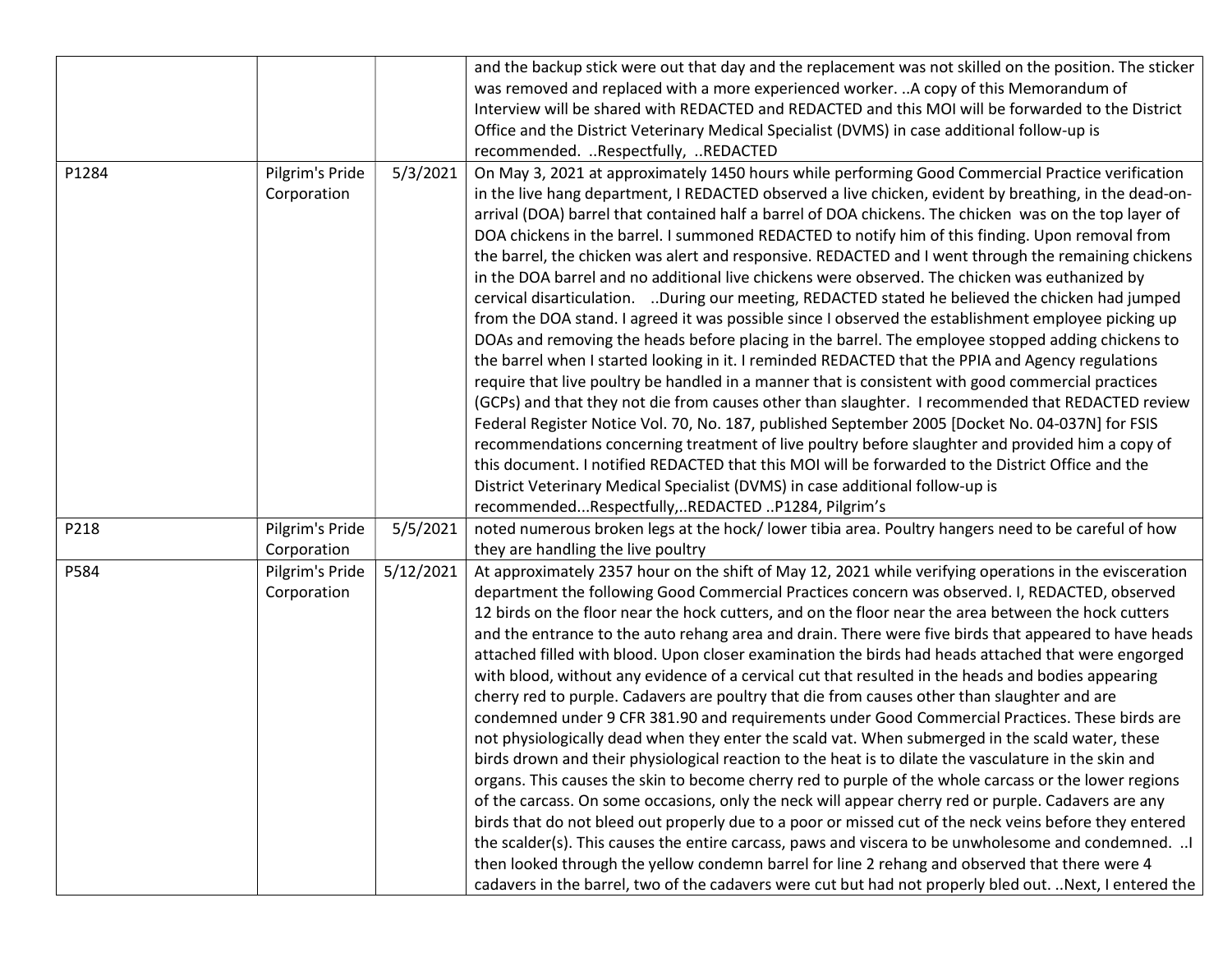|      |                 |           | kill area. At approximately 0004 hours, I observed a live bird with blinking eyes on the outside line<br>progressing through the blood trough of the kill line to enter the scalder. There was no evidence of a<br>cut from the kill blade, nor the backup kill step on the bird. The live bird was removed by USDA and<br>presented to REDACTED, as he was exiting the Back Dock Supervisors office. The removed bird was<br>located after the kill step (kill blade and the backup killer) and just before the scalder. Without USDA |
|------|-----------------|-----------|----------------------------------------------------------------------------------------------------------------------------------------------------------------------------------------------------------------------------------------------------------------------------------------------------------------------------------------------------------------------------------------------------------------------------------------------------------------------------------------------------------------------------------------|
|      |                 |           | intervention, the live bird would have entered the scalder still breathing. REDACTED took the bird from<br>USDA and hung the bird on the line between the stunner and the kill machine on line 2. REDACTED                                                                                                                                                                                                                                                                                                                             |
|      |                 |           | then had maintenance assess and adjust the kill blade.  I met with REDACTED and discussed the                                                                                                                                                                                                                                                                                                                                                                                                                                          |
|      |                 |           | planned corrective action. The corrective action provided was to have maintenance adjust the                                                                                                                                                                                                                                                                                                                                                                                                                                           |
|      |                 |           | equipment and place another employee to assist at the backup kill step. I then performed a recheck                                                                                                                                                                                                                                                                                                                                                                                                                                     |
|      |                 |           | and observed zero sensible birds prior to the scalder.  Measures to prevent the needless suffering,                                                                                                                                                                                                                                                                                                                                                                                                                                    |
|      |                 |           | discomfort, or death of poultry by means other than slaughter, must be met throughout the entire                                                                                                                                                                                                                                                                                                                                                                                                                                       |
|      |                 |           | slaughter process. The establishment failed to ensure this bird was properly slaughtered (not                                                                                                                                                                                                                                                                                                                                                                                                                                          |
|      |                 |           | breathing) and thoroughly bled out prior to the scalder. The establishment is reminded of the                                                                                                                                                                                                                                                                                                                                                                                                                                          |
|      |                 |           | requirement to meet regulatory requirements of 9 CFR 381.65(b) which states in part, "Poultry must be                                                                                                                                                                                                                                                                                                                                                                                                                                  |
|      |                 |           | slaughtered in accordance with Good Commercial Practices in a manner that resulted in thorough                                                                                                                                                                                                                                                                                                                                                                                                                                         |
|      |                 |           | bleeding of the carcasses and ensure that breathing has stopped prior to scalding." FSIS respectively                                                                                                                                                                                                                                                                                                                                                                                                                                  |
|      |                 |           | request that the establishment assess any opportunities or gaps that may have led to this observation                                                                                                                                                                                                                                                                                                                                                                                                                                  |
|      |                 |           | to ensure the poultry are handled and processed in accordance with Good Commercial Practices.                                                                                                                                                                                                                                                                                                                                                                                                                                          |
| P584 | Pilgrim's Pride | 5/23/2021 | Est. P-584 Pilgrim's Pride Corp.  May 24, 2021  In attendance: REDACTED and REDACTED  At                                                                                                                                                                                                                                                                                                                                                                                                                                               |
|      | Corporation     |           | approximately 114 hours on the shift of May 24, 2021 while verifying Good Commercial Practices in the                                                                                                                                                                                                                                                                                                                                                                                                                                  |
|      |                 |           | Kill room the following Good Commercial Practices concern was observed. REDACTED I observed a live                                                                                                                                                                                                                                                                                                                                                                                                                                     |
|      |                 |           | bird with blinking eyes on the outside line progressing through the blood trough of the kill line to enter                                                                                                                                                                                                                                                                                                                                                                                                                             |
|      |                 |           | the scalder. There was no evidence of a cut from the kill blade, nor the backup kill step on the bird.                                                                                                                                                                                                                                                                                                                                                                                                                                 |
|      |                 |           | Cadavers are poultry that die from causes other than slaughter and are condemned under 9 CFR 381.90                                                                                                                                                                                                                                                                                                                                                                                                                                    |
|      |                 |           | and requirements under Good Commercial Practices. The live bird was removed by USDA and                                                                                                                                                                                                                                                                                                                                                                                                                                                |
|      |                 |           | presented to REDACTED, as he was exiting the Back-Dock Supervisors office. The removed bird by USDA                                                                                                                                                                                                                                                                                                                                                                                                                                    |
|      |                 |           | was located after the kill step (kill blade and the backup killer) and just before the scalder. Without                                                                                                                                                                                                                                                                                                                                                                                                                                |
|      |                 |           | USDA intervention, the live bird would have entered the scalder still breathing. REDACTED took the                                                                                                                                                                                                                                                                                                                                                                                                                                     |
|      |                 |           | bird from USDA and hung the bird on the line between the stunner and the kill machine on line 2. At                                                                                                                                                                                                                                                                                                                                                                                                                                    |
|      |                 |           | 116 hours and 118 hours there were 2 more live birds progressing down the line after the back up kill<br>step and prior to the scalder. The live birds were removed from the line by REDACTED. These birds                                                                                                                                                                                                                                                                                                                             |
|      |                 |           | are not physiologically dead when they enter the scald tank. When submerged in the scald water, these                                                                                                                                                                                                                                                                                                                                                                                                                                  |
|      |                 |           | birds drown and their physiological reaction to the heat is to dilate the vasculature in the skin and                                                                                                                                                                                                                                                                                                                                                                                                                                  |
|      |                 |           | organs. This causes the skin to become cherry red to purple of the whole carcass or the lower regions                                                                                                                                                                                                                                                                                                                                                                                                                                  |
|      |                 |           | of the carcass. On some occasions, only the neck will appear cherry red or purple. Cadavers are any                                                                                                                                                                                                                                                                                                                                                                                                                                    |
|      |                 |           | birds that do not bleed out properly due to a poor or missed cut of the neck veins before they entered                                                                                                                                                                                                                                                                                                                                                                                                                                 |
|      |                 |           | the scalder(s). This causes the entire carcass, paws, and viscera to be unwholesome and condemned.                                                                                                                                                                                                                                                                                                                                                                                                                                     |
|      |                 |           | At approximately 120 hours I met with REDACTED and discussed the planned corrective action. The                                                                                                                                                                                                                                                                                                                                                                                                                                        |
|      |                 |           |                                                                                                                                                                                                                                                                                                                                                                                                                                                                                                                                        |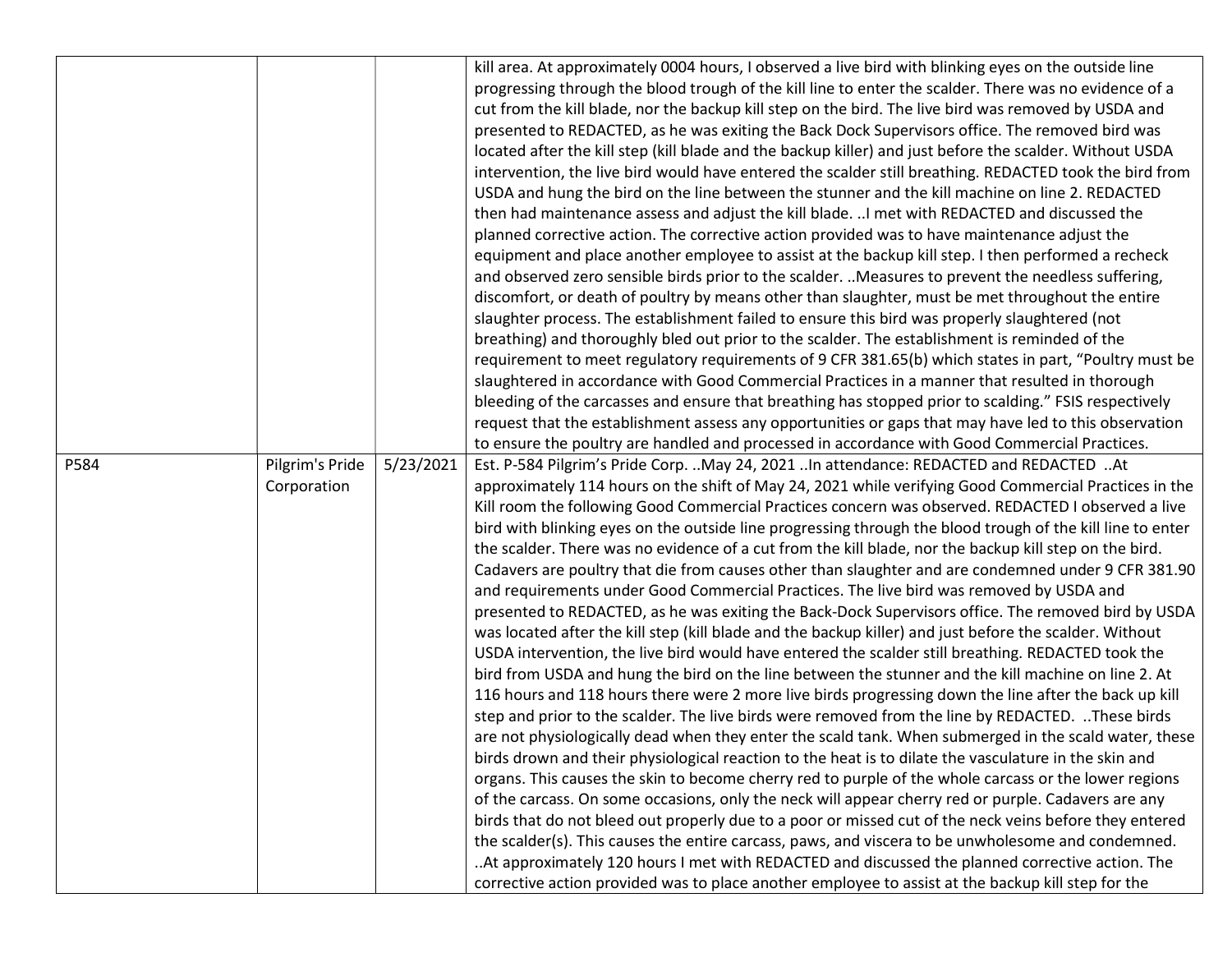| P40  | Pilgrim's Pride                | 8/17/2021 | remainder of the shift, and reduce the line speed to REDACTED BPM for the remainder of the shift. I<br>then performed a recheck and observed zero sensible birds prior to the scalder.  Measures to prevent<br>the needless suffering, discomfort, or death of poultry by means other than slaughter, must be met<br>throughout the entire slaughter process. The establishment failed to ensure this bird was properly<br>slaughtered (not breathing) and thoroughly bled out prior to the scalder. The establishment is<br>reminded of the requirement to meet regulatory requirements of 9 CFR 381.65(b) which states in part,<br>"Poultry must be slaughtered in accordance with Good Commercial Practices in a manner that resulted<br>in thorough bleeding of the carcasses and ensure that breathing has stopped prior to scalding." FSIS<br>respectively request that the establishment assess any opportunities or gaps that may have led to this<br>observation to ensure the poultry are handled and processed in accordance with Good Commercial<br>Practices. On a previous MOI documented QLM4122053414I dated 05/12/21 for a failure of the<br>establishment to prevent birds from entering the scalder. The corrective action given for the previous<br>MOI was to have an additional back killer to ensure there are no birds entering the scalder was not<br>implemented as stated. MOI QLM5104040012L dated 4/12/21; QLM1005041006L dated 04/06/21;<br>QLM 1722031730I dated 03/30/21 was discussed in a weekly meeting to discuss failure of the<br>establishment to effective slaughter poultry and thoroughly bled prior to the scalder step.  Copies of<br>this Memorandum of Interview will be distributed to the establishment, Inspection file and the District<br>Veterinarian Medical Specialist per Directive 6100.3. This issue will also be discussed at the next weekly<br>meeting.  Documented by  REDACTED<br>On 8/17/21 at approximately 2311 hours I (REDACTED. REDACTED) was performing GCP. While in live |
|------|--------------------------------|-----------|-------------------------------------------------------------------------------------------------------------------------------------------------------------------------------------------------------------------------------------------------------------------------------------------------------------------------------------------------------------------------------------------------------------------------------------------------------------------------------------------------------------------------------------------------------------------------------------------------------------------------------------------------------------------------------------------------------------------------------------------------------------------------------------------------------------------------------------------------------------------------------------------------------------------------------------------------------------------------------------------------------------------------------------------------------------------------------------------------------------------------------------------------------------------------------------------------------------------------------------------------------------------------------------------------------------------------------------------------------------------------------------------------------------------------------------------------------------------------------------------------------------------------------------------------------------------------------------------------------------------------------------------------------------------------------------------------------------------------------------------------------------------------------------------------------------------------------------------------------------------------------------------------------------------------------------------------------------------------------------------------------------------------------------------------|
|      | Corporation                    |           | hang (A side) on line 2 I noticed a pile of DOAs stacked on top of each other on the rack directly behind<br>the hangers. The rack is placed behind the hangers so they can put the DOAs on there and not on the<br>floor. I know there is concern for live birds being accidentally placed with DOAs so I showed Lead<br>REDACTED the issue. As I watched REDACTED remove several of the birds from off top of each other, I<br>then noticed at the bottom of the pile a small live bird being smothered. This bird was underneath the<br>other DOAs. The bird appeared to be being smothered due to the fact it could not get out from under<br>the other birds that were piled on top of it. I then informed REDACTED to get his supervisor, I showed<br>Live Receiving REDACTED the bird and informed him of my concerns. I asked REDACTED about the<br>corrective actions that would be taken. He stated there would be correlations done with the hangers<br>and inform them they should not be piling birds on top of each other. I stated an MOI would be<br>written. The PPIA and Agency regulations require that live poultry be handled in a manner that is<br>consistent with good commercial practices and that they not die from causes other than slaughter.                                                                                                                                                                                                                                                                                                                                                                                                                                                                                                                                                                                                                                                                                                                                                                     |
| P855 | Pilgrim's Pride<br>Corporation | 7/8/2021  | While performing the Poultry Good Commercial Practices at 1310 hours on 07/08/2021, I, REDACTED<br>observed that the establishment is still having an issue with cadaver birds on picking line #2.1 observed<br>the cadaver birds while at the rehang table. This area is where the bird is transferred from the live hang<br>metal shackles onto the plastic evis line shackles. I observed the cadaver pass through on the picking<br>line and then the REDACTED remove the bird from the line and throw the bird onto the floor. Upon<br>approaching the area where the bird had been discarded, I observed 2 more cadaver birds on the floor.<br>The establishment has made marked improvement since the last document MOI regarding cadaver<br>birds.                                                                                                                                                                                                                                                                                                                                                                                                                                                                                                                                                                                                                                                                                                                                                                                                                                                                                                                                                                                                                                                                                                                                                                                                                                                                                      |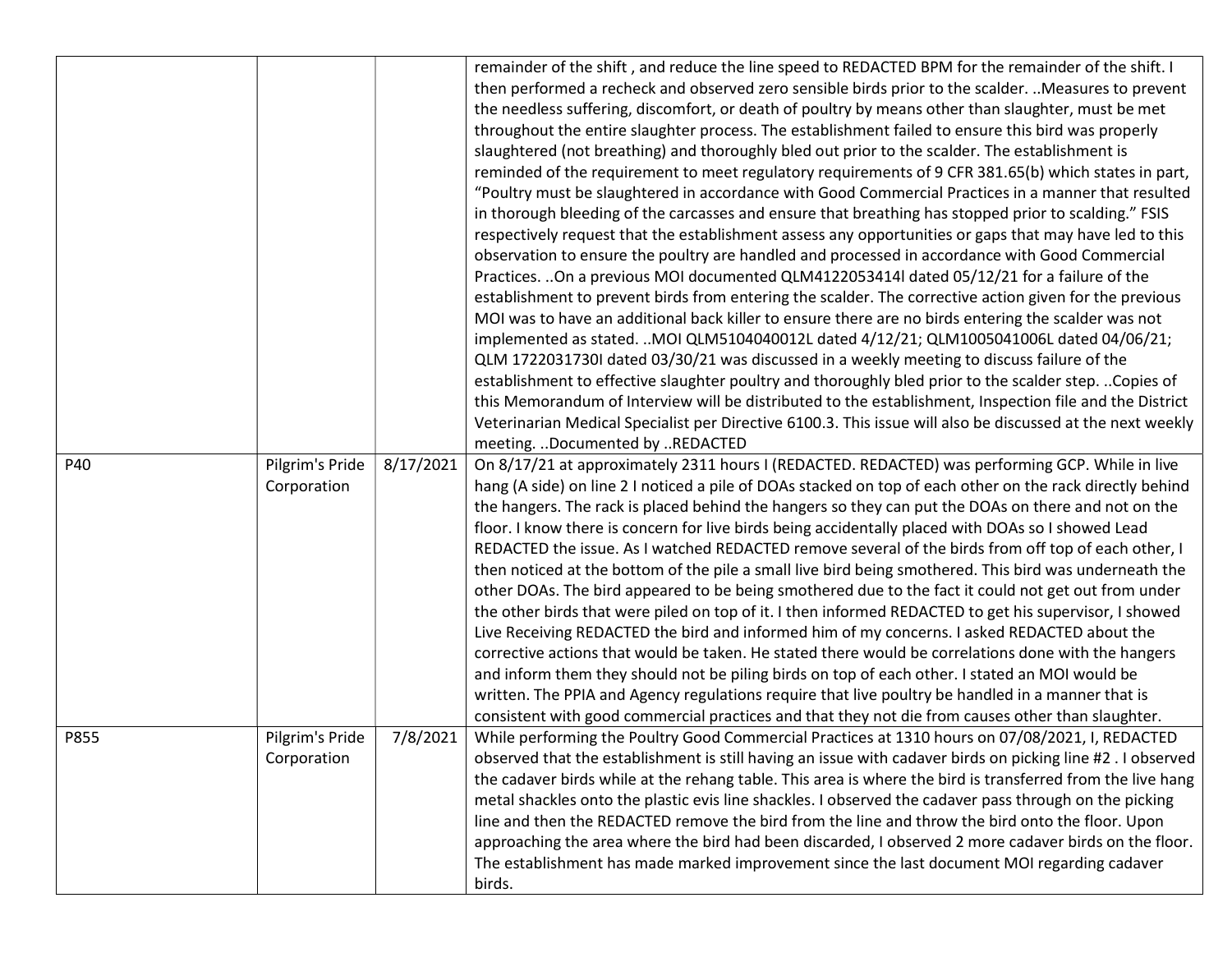| P1284 | Pilgrim's Pride | 9/9/2021  | Est. P-1284, Pilgrim's, September 9, 2021, 1225 hours. In attendance: REDACTED. REDACTED,                 |
|-------|-----------------|-----------|-----------------------------------------------------------------------------------------------------------|
|       | Corporation     |           | REDACTED; REDACTED, REDACTED; REDACTED Second REDACTED; REDACTED Manager. At                              |
|       |                 |           | approximately 1025 hours while performing a Poultry Good Commercial Practice (GCP) verification in        |
|       |                 |           | the live hang area of the poultry receiving department, I (REDACTED. REDACTED) observed live hang         |
|       |                 |           | personnel mishandling live birds. Specifically, I observed a REDACTED aggressively shackle several live   |
|       |                 |           | birds by throwing birds at the shackle not only in front of him but also in front of the REDACTED next to |
|       |                 |           | him instead of carefully placing the birds in the shackle. I took immediate action and stopped the        |
|       |                 |           | picking line and notified REDACTED. I met with REDACTED, REDACTED; REDACTED, Second REDACTED;             |
|       |                 |           | REDACTED, REDACTED Manager and reminded them the Poultry Product Inspections Act (PIA) and                |
|       |                 |           | Agency regulations require that live poultry be handled in a manner that is consistent with good          |
|       |                 |           | commercial practices. During our meeting, REDACTED. REDACTED along with REDACTED. REDACTED                |
|       |                 |           | and REDACTED. REDACTED stated they investigated and determined the employee was aggressively              |
|       |                 |           | hanging the live birds, informing me the employee was removed from the live hang department until         |
|       |                 |           | further planned actions were implemented. I was also informed REDACTED conducted additional               |
|       |                 |           | training with all live hang personnel in both English and Spanish in handling of live birds. I            |
|       |                 |           | recommended REDACTED. REDACTED review Federal Register Notice Vol. 70, No. 187, published                 |
|       |                 |           | September 2005 [Docket No. 04-037N] for FSIS recommendations concerning treatment of live poultry         |
|       |                 |           | before slaughter and provided him a copy of this document. I notified REDACTED. REDACTED and the          |
|       |                 |           | management team that this MOI will be forwarded to the District Office and the REDACTED                   |
|       |                 |           | (REDACTED) in case additional follow-up is recommended. A plant response is requested. Respectfully,      |
|       |                 |           | REDACTED. REDACTED, REDACTEDIIC, REDACTED P1284, Pilgrim's                                                |
| P843  | Pilgrim's Pride | 7/25/2021 | On Sunday (July 25th, 2021) night, at approximately 10:00 pm, while observing operations in the           |
|       | Corporation     |           | scald/picking room I (REDACTED. REDACTED) observed an uncut bird (that already passed through the         |
|       |                 |           | scald tank - all feathers were removed) come down the picking line. I removed the bird from the           |
|       |                 |           | picking line to fully examine it. During my examination, I did not see a cut on the neck which prevented  |
|       |                 |           | thorough bleeding; the head and neck were swollen and bright red in color. After making these             |
|       |                 |           | observations I determined this bird was not slaughtered in accordance with good commercial practices.     |
|       |                 |           | The REDACTED, REDACTED, entered the area shortly after; he was shown the uncut bird and notified of       |
|       |                 |           | the forthcoming MOI. Agency regulation require that the poultry be handled in a manner that is            |
|       |                 |           | consistent with good commercial practice, and that they do not die from causes other than slaughter. It   |
|       |                 |           | is the establishment's responsibility to ensure that the birds are slaughtered in accordance with 9 CFR   |
|       |                 |           | 381.65 (b). "Poultry must be slaughtered in accordance with good commercial practices in a manner         |
|       |                 |           | that will result in thorough bleeding of the carcasses and ensure that breathing has stopped prior to     |
|       |                 |           | scalding."                                                                                                |
| P843  | Pilgrim's Pride | 7/27/2021 | On Tuesday (July 27th, 2021) night, at approximately 11:10 pm, while observing operations in the          |
|       | Corporation     |           | scald/picking room I (REDACTED. REDACTED) observed an uncut bird (that already passed through the         |
|       |                 |           | scald tank - all feathers were removed) come down the picking line. I removed the bird from the           |
|       |                 |           | picking line to fully examine it. During my examination, I did not see a cut on the neck which prevented  |
|       |                 |           | thorough bleeding; the head and neck were swollen and bright red in color. After making these             |
|       |                 |           | observations I determined this bird was not slaughtered in accordance with good commercial practices      |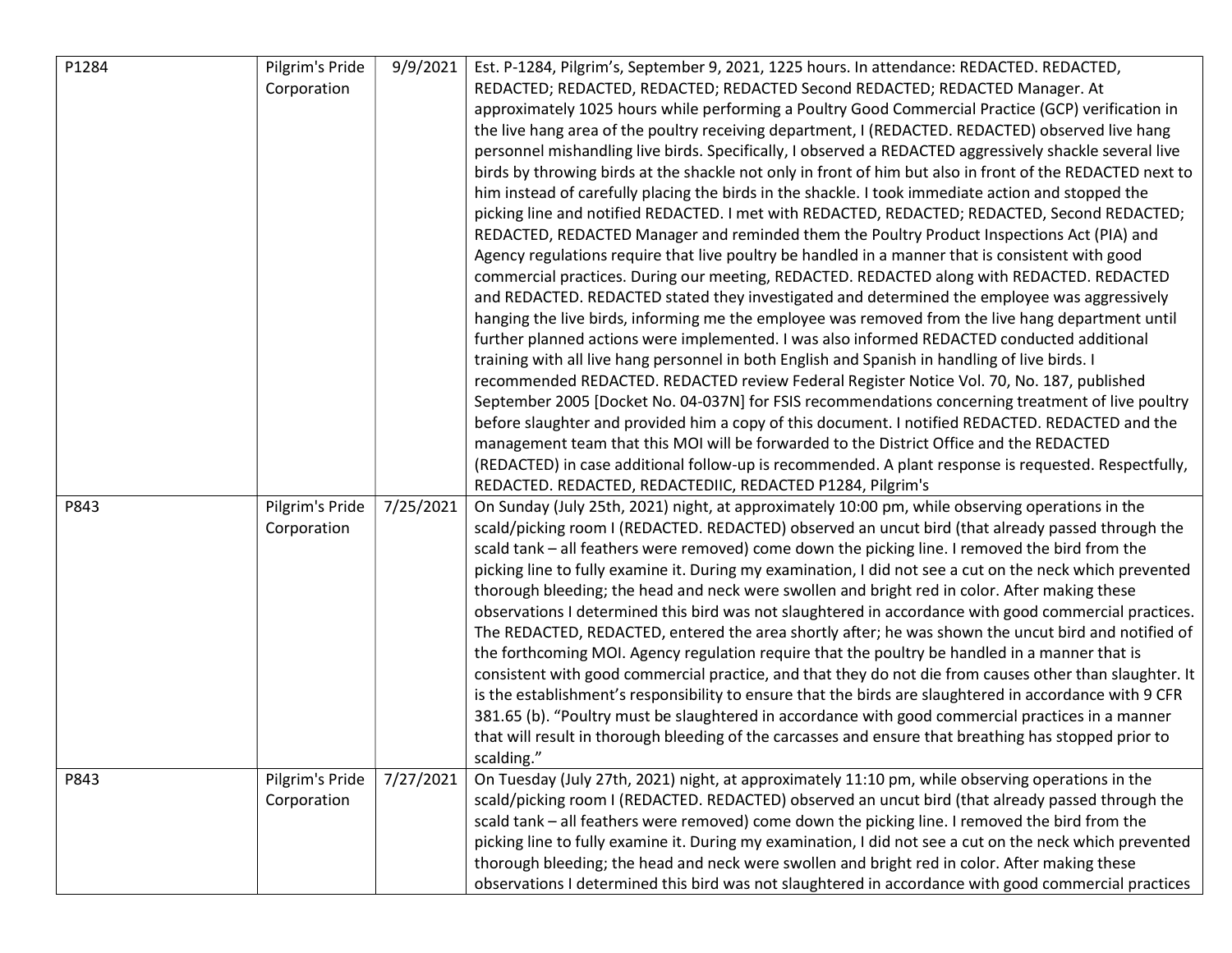|       |                 |           | (GCP). The REDACTED, REDACTED, and Superintendent, REDACTED, were shown the uncut bird and<br>notified of the forthcoming MOI. Agency regulation require that the poultry be handled in a manner |
|-------|-----------------|-----------|--------------------------------------------------------------------------------------------------------------------------------------------------------------------------------------------------|
|       |                 |           | that is consistent with good commercial practice, and that they do not die from causes other than                                                                                                |
|       |                 |           | slaughter. It is the establishment's responsibility to ensure that the birds are slaughtered in accordance                                                                                       |
|       |                 |           | with 9 CFR 381.65 (b). "Poultry must be slaughtered in accordance with good commercial practices in a                                                                                            |
|       |                 |           | manner that will result in thorough bleeding of the carcasses and ensure that breathing has stopped                                                                                              |
|       |                 |           | prior to scalding."                                                                                                                                                                              |
| P1201 | Pilgrim's Pride | 7/27/2021 | On 07/27/2021 at approximately 11:15pm, I walked through the live hang room and noticed a large                                                                                                  |
|       | Corporation     |           | pile of dead on arrival (DOA) birds on a metal table. I looked closer and observed a live bird in                                                                                                |
|       |                 |           | respiratory distress and its head underneath two DOA birds. I showed a line lead my findings and asked                                                                                           |
|       |                 |           | him to call REDACTED. I immediately removed the head from underneath the dead carcasses, thus                                                                                                    |
|       |                 |           | allowing the bird to breathe. Once REDACTED. REDACTED arrived in the area, I informed him of my                                                                                                  |
|       |                 |           | findings. Additionally, I informed HACCP Superintendent REDACTED of my finding as well. The                                                                                                      |
|       |                 |           | establishment culled the bird immediately. The establishment should prevent the mistreatment of                                                                                                  |
|       |                 |           | birds before or during shackling or elsewhere in the slaughter operation, up until the kill step.                                                                                                |
| P1201 | Pilgrim's Pride | 7/29/2021 | On 07/29/2021 at approximately 10:21pm, REDACTED performed a Good Commercial Practice task                                                                                                       |
|       | Corporation     |           | and observed two live birds mutilated by the machinery of the automatic cage dumper. She                                                                                                         |
|       |                 |           | immediately notified REDACTED and showed him her findings. By this time, the birds were dead, which                                                                                              |
|       |                 |           | REDACTED verified. REDACTED notified REDACTED of the incident. This is evident that birds died by                                                                                                |
|       |                 |           | other means than slaughter. Prior to this event, USDA has notified the establishment numerous times                                                                                              |
|       |                 |           | about mutilated birds on the floor underneath the cage dumper. The following is a list of documented                                                                                             |
|       |                 |           | instances when IPP observed mutilated birds under the cage dumper. This list does not include the                                                                                                |
|       |                 |           | verbal communications IPP have discussed with the establishment.                                                                                                                                 |
|       |                 |           |                                                                                                                                                                                                  |
|       |                 |           | 1. On 06/22/2021, IPP observed birds caught in the roller where the cage dumper meets the CAS                                                                                                    |
|       |                 |           | system. The establishment decided to end the night early to repair the system. IPP notified REDACTED                                                                                             |
|       |                 |           | and REDACTED                                                                                                                                                                                     |
|       |                 |           |                                                                                                                                                                                                  |
|       |                 |           | On 06/23/2021, REDACTED discussed with REDACTED and he explained the birds caught in the                                                                                                         |
|       |                 |           | roller were dead on arrival (DOA) and were mutilated by the roller of automatic cage dumper.                                                                                                     |
|       |                 |           |                                                                                                                                                                                                  |
|       |                 |           | On 06/24/2021, IICs discussed this issue in the weekly HACCP meeting.                                                                                                                            |
|       |                 |           | 2. On 06/25/2021 at approximately 3:30 pm, IPP witnessed dead birds under and around the cage                                                                                                    |
|       |                 |           | dumper and notified REDACTED of the issue. REDACTED went to the area and witnessed live birds fall                                                                                               |
|       |                 |           | out of the cage, through the machinery of the dumper and onto the floor. The establishment made                                                                                                  |
|       |                 |           | repairs to the dumper. Once repairs were completed, IPP did not observe anymore birds falling out of                                                                                             |
|       |                 |           | the cage for the rest of the night.                                                                                                                                                              |
|       |                 |           |                                                                                                                                                                                                  |
|       |                 |           | 3. On 07/26/2021 at approximately 3:30pm, IPP observed mutilated birds on the right side of the cage                                                                                             |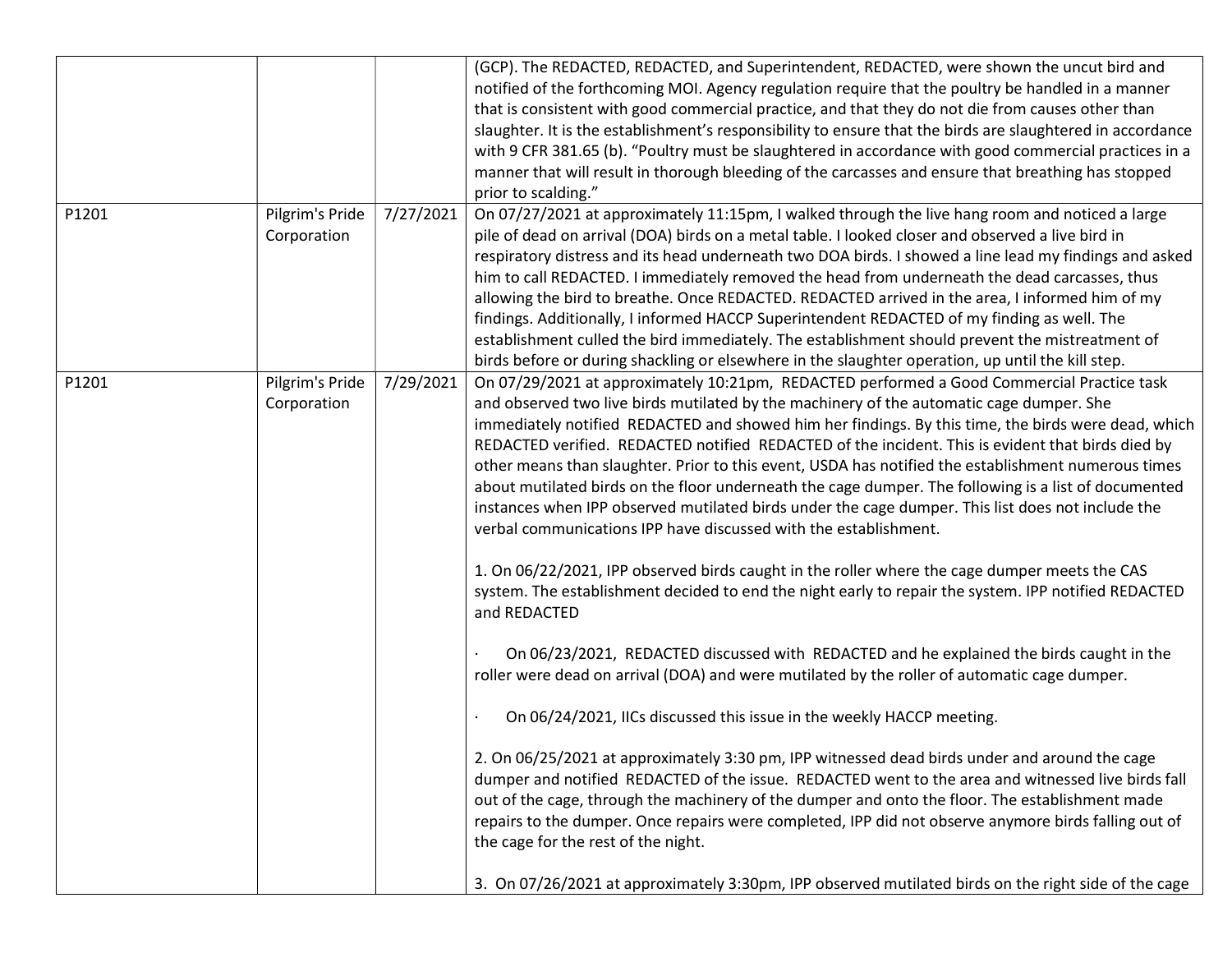|       |                                |           | dumper. REDACTED emailed REDACTED about this incident. Approximately 10:47pm, IPP observed<br>another mutilated bird on the right side of the cage dumper.<br>4. On 07/27/2021 at approximately 4:35 pm, IPP observed a wing (feathers attached to muscle)<br>underneath the cage dumper. At approximately 9:35pm, IPP observed extremely mutilated birds under<br>the cage dumper.<br>For all instances, IPP alerted a supervisor or the employee in charge of collecting birds that did not get<br>dumped.<br>Poultry are to be slaughtered in a manner that ensures that breathing has stopped before scalding, so<br>that the birds do not drown, and that slaughter results in thorough bleeding of the poultry carcass.                                                                                                                                                                                                                                                                                                                                                                                                                                                                                                                                                                                                                                                                                                                                                                                                                                                                                                                                                                                                                                                                                                                                                                                                                                                                                                                                                                                                                                                                                                                                                                                                                                                             |
|-------|--------------------------------|-----------|-------------------------------------------------------------------------------------------------------------------------------------------------------------------------------------------------------------------------------------------------------------------------------------------------------------------------------------------------------------------------------------------------------------------------------------------------------------------------------------------------------------------------------------------------------------------------------------------------------------------------------------------------------------------------------------------------------------------------------------------------------------------------------------------------------------------------------------------------------------------------------------------------------------------------------------------------------------------------------------------------------------------------------------------------------------------------------------------------------------------------------------------------------------------------------------------------------------------------------------------------------------------------------------------------------------------------------------------------------------------------------------------------------------------------------------------------------------------------------------------------------------------------------------------------------------------------------------------------------------------------------------------------------------------------------------------------------------------------------------------------------------------------------------------------------------------------------------------------------------------------------------------------------------------------------------------------------------------------------------------------------------------------------------------------------------------------------------------------------------------------------------------------------------------------------------------------------------------------------------------------------------------------------------------------------------------------------------------------------------------------------------------|
|       |                                |           | Compliance with these requirements helps ensure that poultry are treated humanely.                                                                                                                                                                                                                                                                                                                                                                                                                                                                                                                                                                                                                                                                                                                                                                                                                                                                                                                                                                                                                                                                                                                                                                                                                                                                                                                                                                                                                                                                                                                                                                                                                                                                                                                                                                                                                                                                                                                                                                                                                                                                                                                                                                                                                                                                                                        |
|       |                                |           | A copy of this Memorandum of Interview was sent to the Raleigh District REDACTED.                                                                                                                                                                                                                                                                                                                                                                                                                                                                                                                                                                                                                                                                                                                                                                                                                                                                                                                                                                                                                                                                                                                                                                                                                                                                                                                                                                                                                                                                                                                                                                                                                                                                                                                                                                                                                                                                                                                                                                                                                                                                                                                                                                                                                                                                                                         |
| P584  | Pilgrim's Pride<br>Corporation | 7/12/2021 | This Memorandum of Interview is being documented because of concerns USDA has for the Humane<br>Handling of birds at P584. On July 12, 2021 at approximately 1330 hours, while performing Good<br>Commercial Practices Verification at the Stunners, Live Hang Department, and Coop Dump Belts, the<br>following humane handling concerns were observed: Upon entering the Live Hang Department, I<br>encountered 23 live birds huddled on top of one another at the end of Live Hang belt #1. Four<br>additional birds were observed on the floor either behind or beside the live hang team members. On<br>the opposite end of the belt I observed 12 DOAs piled on the metal table with one live bird in the mix.<br>On Line #2 belt, I observed paws and associated feathers and organic material piled under the metal<br>table extending approximately 2' x 3'. This is considered a "smother" area and should be maintained in<br>a manner to avoid a smothering concern. As I exited the Live Hang Department, I observed two swollen<br>paws caught in an area of disrepair which resulted in an opening approximately 4 inches in length, in<br>the lip/wall portion of conveyor belt #1. The paws were wedged so tightly that it was difficult for the<br>coop dump operator to dislodge them. REDACTED was notified and shown the area of concern and<br>notified of the other issues. While attempting to perform the broken wing portion of the GCP task, I<br>observed wings either fluttering or flapping on REDACTED birds exiting the stunner from line 1 and<br>REDACTED birds exiting the stunner from line 2. As the establishment is aware, proper stunning is<br>verified by birds presenting past the stunner with wings tucked. It was also difficult to determine an<br>accurate broken wing count as excessive numbers of birds presented with open wings that appeared<br>"caught" or were contacting birds on adjacent shackles. USDA recognizes that stunning is optional,<br>however, if the establishment chooses to incorporate stunners into their process, the equipment must<br>work properly. REDACTED was notified of the concerns. USDA requests that the establishment ensure<br>that Humane Handling Procedures are followed to minimize discomfort to the birds prior to and during<br>the slaughter process. Documented by REDACTED, REDACTED. |
| P6638 | Pilgrim's Pride                | 8/5/2021  | Tonight, early morning of August 6th 2021, during my evening Good Commercial Practices walkthrough                                                                                                                                                                                                                                                                                                                                                                                                                                                                                                                                                                                                                                                                                                                                                                                                                                                                                                                                                                                                                                                                                                                                                                                                                                                                                                                                                                                                                                                                                                                                                                                                                                                                                                                                                                                                                                                                                                                                                                                                                                                                                                                                                                                                                                                                                        |
|       | Corporation                    |           | at approximately ~0030hrs, on line 2, I saw a live bird coming down the line, passed the backup cutter.                                                                                                                                                                                                                                                                                                                                                                                                                                                                                                                                                                                                                                                                                                                                                                                                                                                                                                                                                                                                                                                                                                                                                                                                                                                                                                                                                                                                                                                                                                                                                                                                                                                                                                                                                                                                                                                                                                                                                                                                                                                                                                                                                                                                                                                                                   |